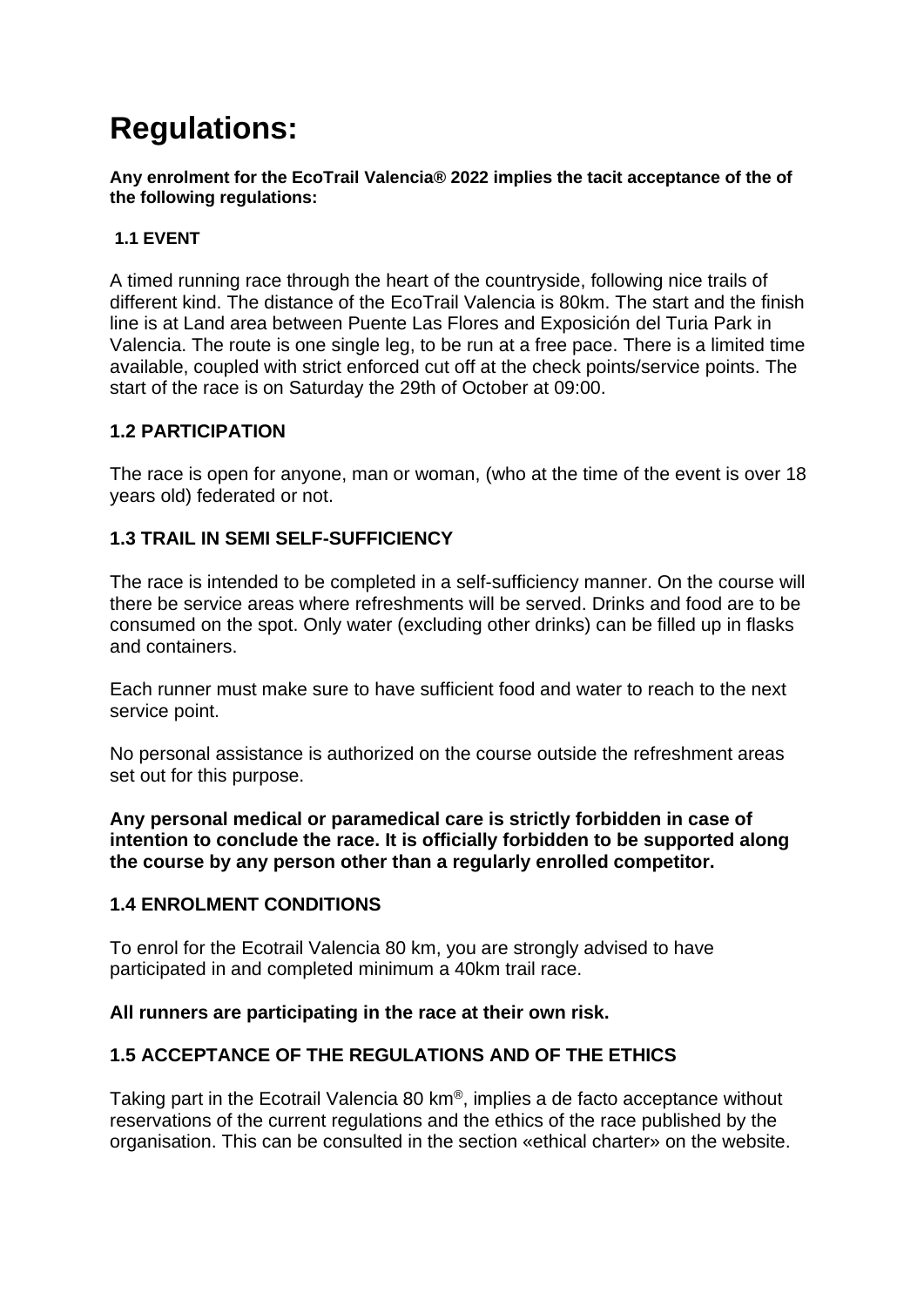A little bag specifically for collection the participants' rubbish will be handed out to each runner together with their race number. The use of this bag is obligatory, and carrying it will be checked out at the control points. **Any runner caught throwing down rubbish on the course will be disqualified**.

Everyone enrolled undertakes to follow the paths signposted by the organisation, without taking any short-cuts. In fact, short-cutting a path causes an irreversible erosion of the site and thus permanent damage. **Non-respect for this direction will lead to disqualification**.

**A large number of dustbins will be placed at each service point and it is obligatory to use these with an approach to a selective sorting of rubbish.**

#### **1.6 MAXIMUM NUMBER OF PARTICIPANTS**

Trail 80km: 300 people

Trail 43km: 350 people

Trail 20km: 600 people

# **1.12 ELECTRONIC CHIPS FOR TIMEKEEPING PURPOSES**

During the issuing of race numbers, each runner will be given an electronic chip incorporated into the bib number for timekeeping purposes. Each runner is responsible for the good care of the chip. The runner cannot be timed in the following cases:

- not carrying the chip.
- losing the chip.
- damaging the chip.
- unorthodox carrying of the chip.

# **1.13 RUNNERS BAGS FOR THE FINISH**

Each competitor brings their own personal effects bag of 20 litres' capacity (change of clothing, toiletries,...). A sticky label supplied with the race bib must be stuck onto this bag.

The bag can be deposited at a designated area close to the start area, between 08:30 and 09:00 on Saturday the 29th of October. No runner's bag will be accepted by the organization at other times

**Bag recovery:** at the Finish area. The bags are handed back either to the competitor or to those close to him, **uniquely on presentation of the bracelet/bib**. Bags will be handed out until 21:30 h. on the Saturday evening. Beyond this time limit, the runner will have to come and recover his bag, at his own cost, from the Ecotrail Valencia organisers.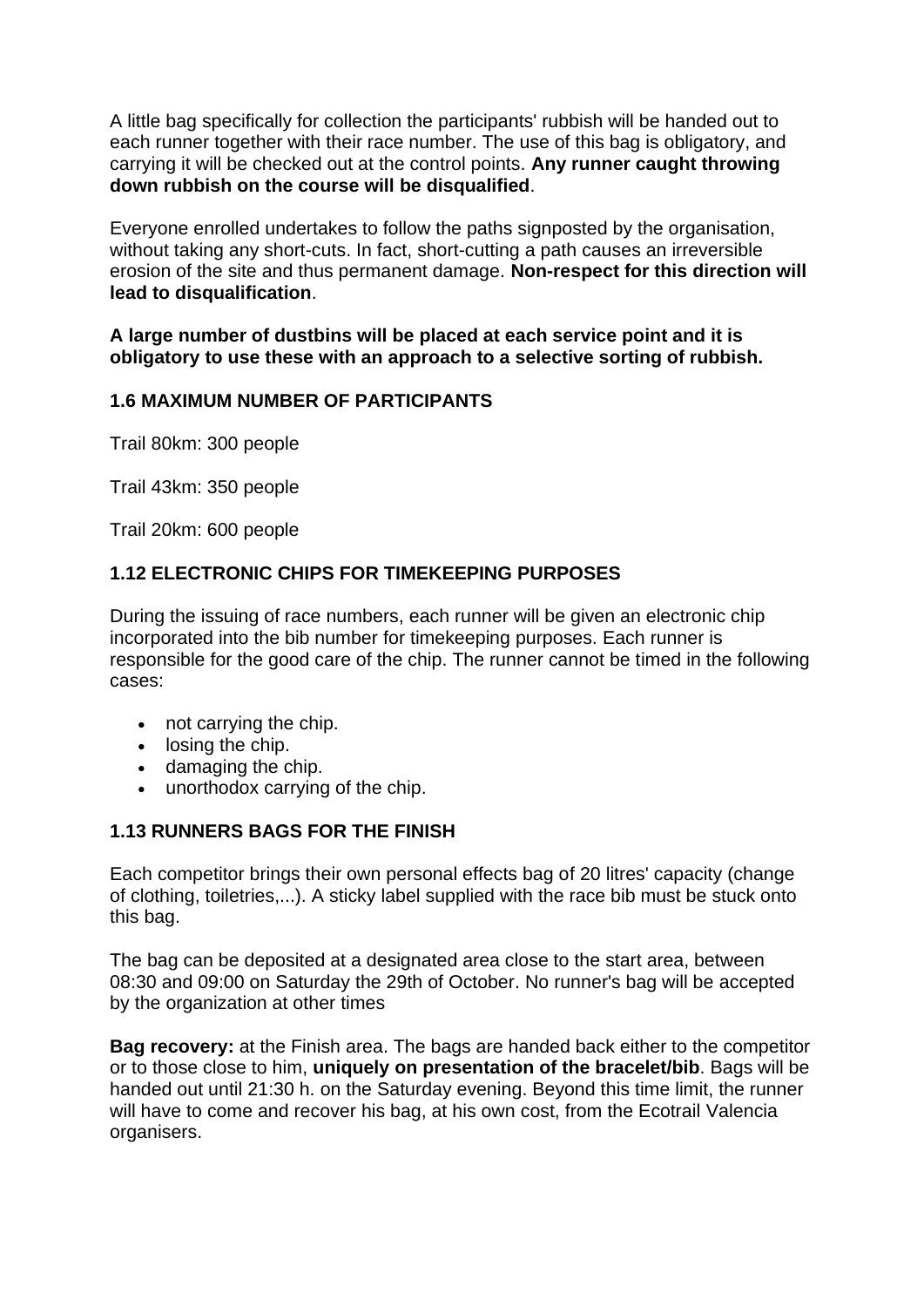Only the bags handed out by the organisation will be taken. As the contents of the bags were not checked, there can be no protest about the contents at the Finish. It is recommended not to put valuable objects in them.

All the bags must be taken back from the association within 15 days after the event, beyond which date they given to charitable organisations.

#### **1.14 SAFETY AND MEDICAL ASSISTANCE**

As the route will be different kind of trails and paths accessible to the general public it is imperative that the runners behave in a good manner, respect traffic rules and show respect for nature and everybody you meet during the race!

The event will have a medical director who will manage a team and a device sufficient to guarantee the safety of all runners. The runners will have, on the bib number, the telephone number for any emergency.

The official doctors are authorised to take any competitor unsuited to continue the event out of the race (by invalidating his race number). The organization is authorised to transport those runners whom they consider in danger by any means at their disposal.

Any runner not willing to comply with race- and /or public regulations and instructions from race officials will have to cover themselves all cost in case of damage or recovery patrols.

Any runner contacting or calling the emergency telephone number submits themselves to their authority and undertakes to accept their decisions.

# **1.15 PHYSIOTHERAPISTS AND MEDICAL STAFF AT FINISH**

Physiotherapists and other medical personell will be present in Valencia at the finish area to assist runners at their arrival. Access to the "medical area" is only for runners wearing their bracelet/bib.

# **1.16 CONTROL POSTS AND REFRESHMENT AREAS**

Control zones have been established at several points along the course. Their position is not communicated by the organisation and the means of control will be specified to the participants during the pre-race briefing.

Only runners carrying a visible race number have access to the aid stations. The road map will identify a precise list of aid points. The aid stations are supplied with drinks and food to eat on the spot and with still water for refilling your bottle or flask.

In addition, there will be a post-race nutrition for all athletes.

# **1.17 MAXIMUM TIME AUTHORISED AND TIME GATES**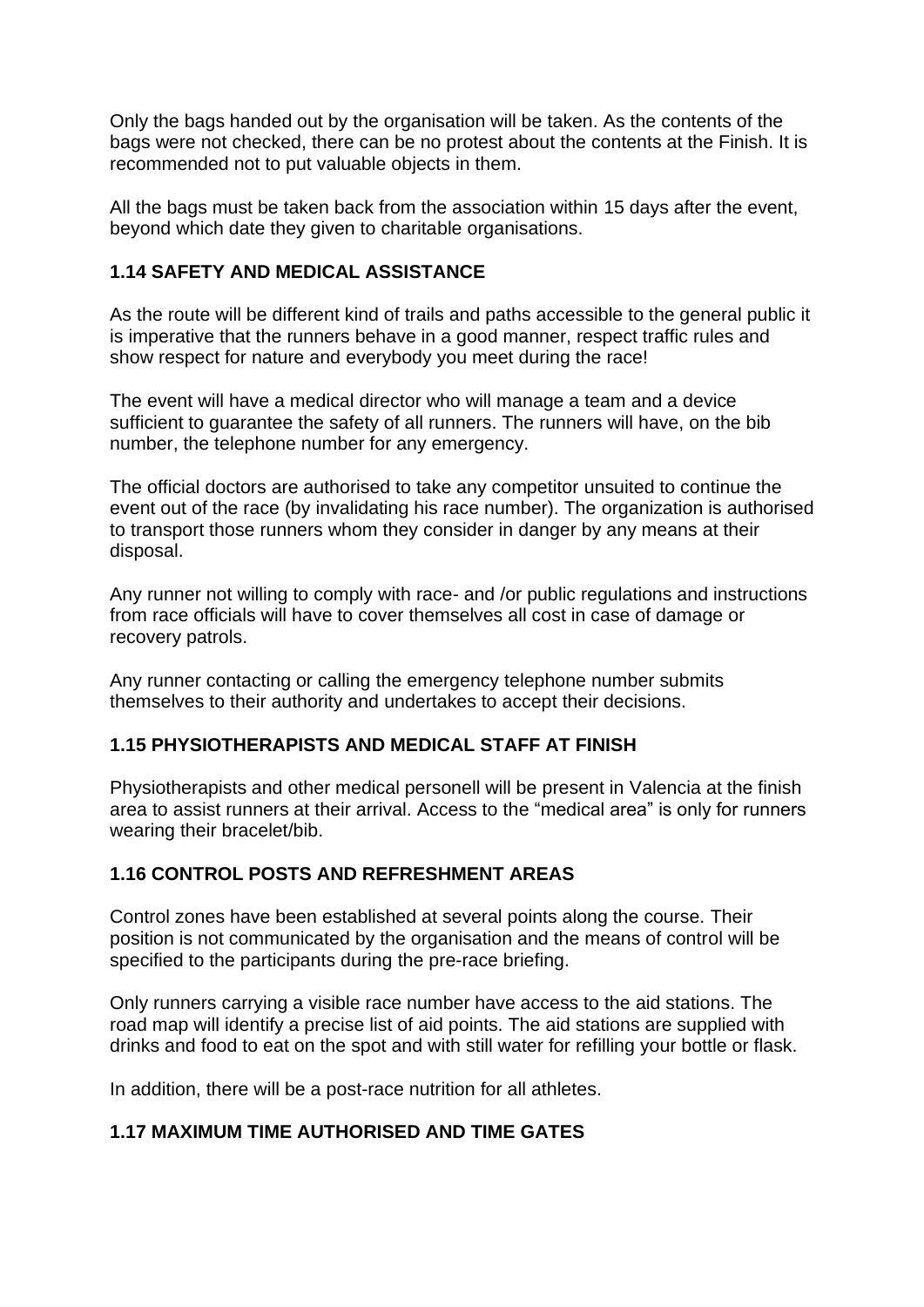The maximum time for the event, for the whole of the course, is fixed at 12 hours. The hour limits from the Start (time gates) of the refreshment zones will be defined and communicated in the road map.

These time gates have been calculated to enable the participants to get to the Finish in the maximum time laid down, while still making possible stops (rest, care...) To be authorised to continue the event, **competitors must set off again from the refreshment zone before the fixed time limit** (whatever their arrival time in the refreshment area).

Any competitor put out of the race and wishing to continue his course can only do so having returned his race number, and must then continue at his own responsibility and in complete autonomy. From then on he can no longer be considered as a finisher. In this case the runner will have to sign a waiver taking back full responsability for his behavior.

**In the case of poor weather conditions and/or for safety reasons, the organisation reserves the right to cancel and/or to stop the race underway, even to modify the time gates in liaison with the prefectures concerned.**

#### **1.19 PENALISATION - DISQUALIFICATION**

The people of the organization are authorised to check the mandatory material and, more generally, the respect for all the regulations (runners identity, respect for the site and the ethic, illicit help and accompanying, race number not permanently visible to the front... )

#### **Any runner not in possession, during a control along the course, of the totality of his mandatory material will be immediately disqualified, without any possibility of making an appeal against this sanction.**

A minimum penalisation of half an hour is applied for any other breach in regulations. The controller tells his post director and/or Race Control and can ask, depending on the seriousness of the act and the behaviour of the runner, for the disqualification of the competitor. The race jury can declare the disqualification of a competitor for any serious breach in the regulations, in particular in the case of:

- not wearing the race number correctly,
- not presenting identity papers or the presentation of identity papers not corresponding to those on the race number being worn,
- not wearing the bracelet,
- not respecting the regulations and laws regulating the use of public roads/paths
- not respecting the instructions given by the control post
- using any means of transport,
- starting off from a refreshment area after the time limit,
- not helping another competitor in difficulty,
- accepting personal assistance outside the official refreshment areas,
- not respecting the rule not to be accompanied along the course,
- pollution or damage to the sites by the competitor or by a member of his team,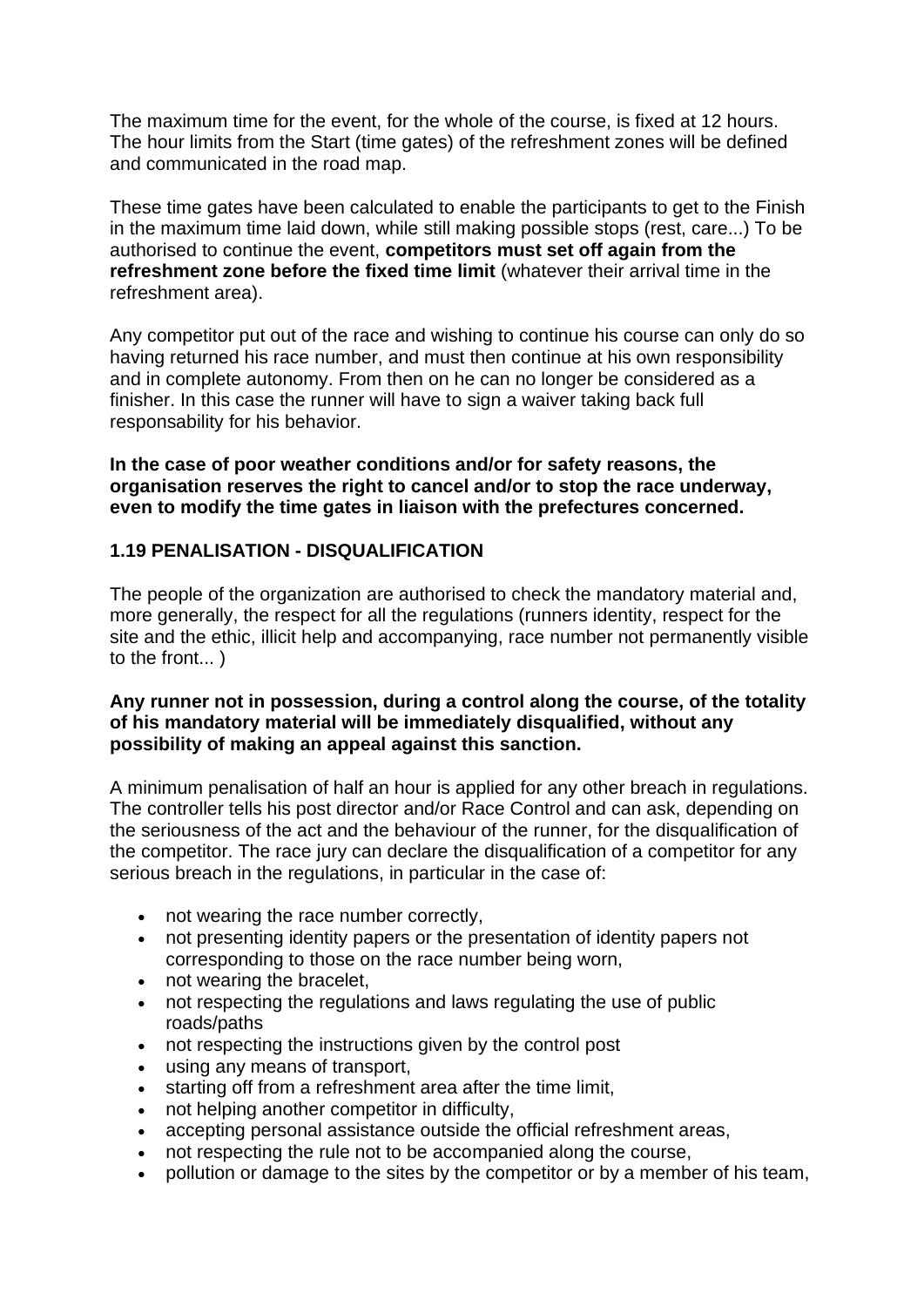- insults, rudeness or threats made during a meeting with any member of the organisation or any volunteer,
- refusal to be examined by a member of the medical staff at any moment in the event,
- drug-taking or refusal to allow a drugs test,
- not carrying the rubbish bag.

#### **1.20 PROTESTS**

They can be made by letter in the 60 minutes after the posting of the provisional results.

#### **1.22 THE RACE JURY**

This is made up of:

- the organiser,
- the race director,
- the coordinator responsible for safety,
- the director of the medical team,
- as well as anyone considered competant by the President of the Organisation Committee. The jury is authorised to take decisions within a time limit compatible with the rules of the course on all the disputes or disqualifications which occur during the event. The decisions are without appeal.

# **1.23 MODIFICATIONS TO THE COURSE OR TIME GATES; CANCELLATION OF THE RACE**

The organisation reserves the right to modify the course and the locations of the First Aid and refreshment posts, at any moment and without warning. In the case of really bad weather (strong wind with serious amounts of rain and snow, strong risk of a storm...) the start can be delayed by maximum of two hours, beyond which, the race is cancelled.

#### **In the case of bad weather conditions, and for reasons of safety, the organisation reserves the right to cancel and/or to stop the event underway, even to modify the time gates.**

#### **Cancellation, postponement or modification to the race opens no right to enrolment reimbursement.**

Any decision will be taken by a jury bringing together at least the race director, the organiser and the coordinator responsible for safety as well as any person competent in the eye of the President of the Organisation Committee.

# **1.24 INSURANCE**

Civill liability: The organiser has a civil liability insurance for the duration of the event. This insurance guarantees the financial consequences of its responsibility, of that of its officials and its participants.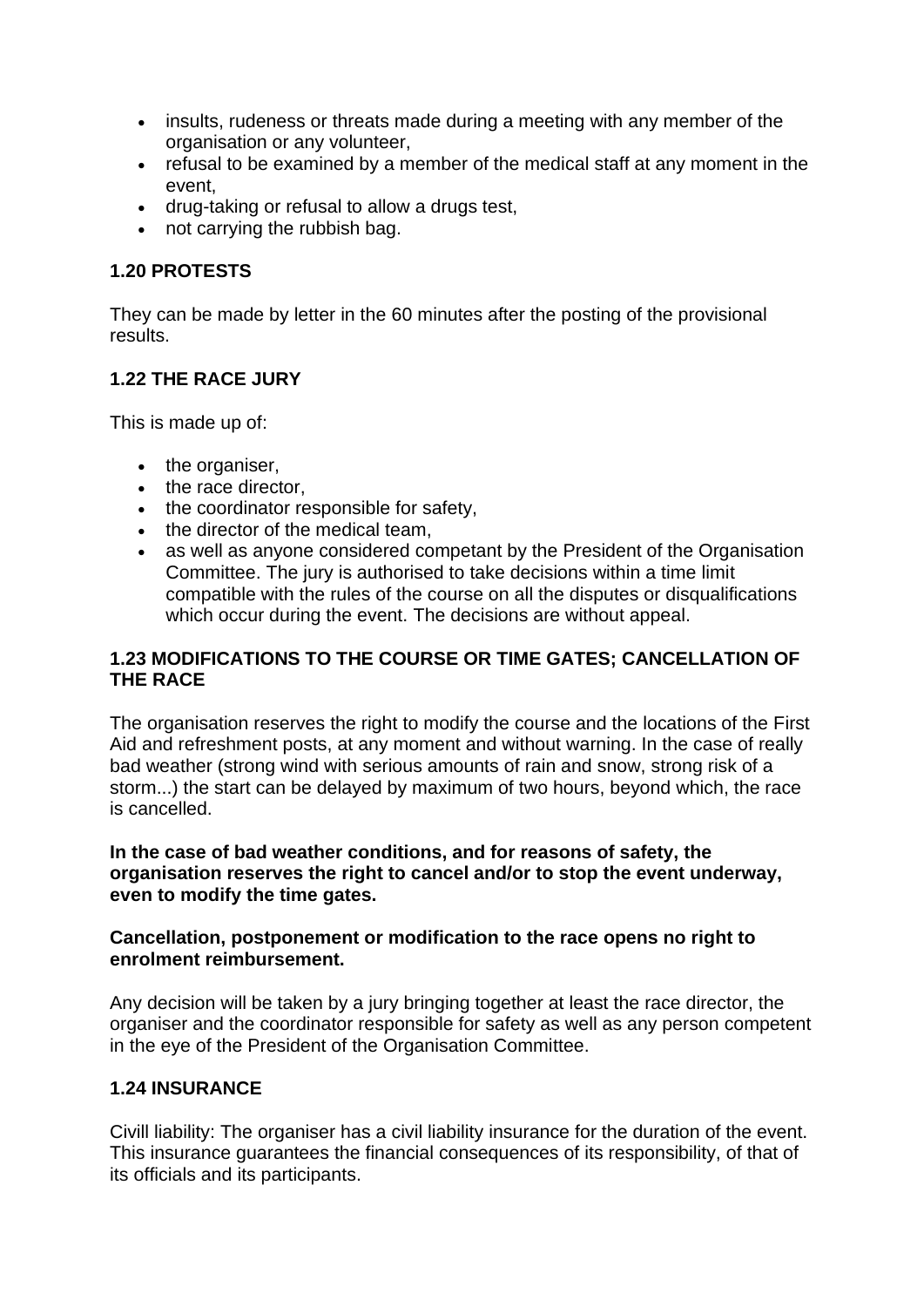Accident insurance: The organization has accident insurance for each of the participants, whether they are federated or not.

# **1.25 ROAD BOOK**

A detailed description of the course will be supplied at the same time as the distribution of the bib numbers. It includes practical information such as the cut offs for the check points, locations of the aid stations as well as all the useful information that may be necessary for the participant.

The road book will be given printed or online format.

# **1.26 RANKINGS AND REWARDS**

**Only those runners crossing the finish line will be ranked.** No monetary prize will be awarded; all the finishers will receive the same specific gifts

A general male and female ranking and a ranking for each male and female category will be established: the first 3 men and the first 3 women in the general ranking, as well as the first 3 in each category will receive a trophy or a gift.

By "Finisher" one means all the participants reaching the Finishing Line before the cut-off times on October 29<sup>th</sup>, 9:00 p.m.

# **1.27 SUPPORT**

In the context of the values of solidarity and for the protection of the environment of the EcoTrail Valencia it has seemed natural for the organisation to associate itself with a project for the environment.

# **1.28 PICTURE RIGHTS**

In taking part in the race, each competitor expressly authorises the EcoTrail Valencia (or its assignees) to use and allow to use or to reproduce or allow reproduction of their name, their image, their voice and their sports performance in the context of the race with regard to any direct exploitation or in the form derived from the event and this, in any support, in the whole world, through all known and unknown means todate, and for the entire direction at present granted to these direct or derived exploitations by the legislative or regulatory dispositions, legal or arbitrary decisions of the whole country as well by international agreements, current or future, allowing for possible extensions which might be made to this duration.

# **1.29 EQUIPMENT**

# **MANDATORY EQUIPMENT**

- Minimum 1 litre water supply
- Food supply
- A personal cup or bottle.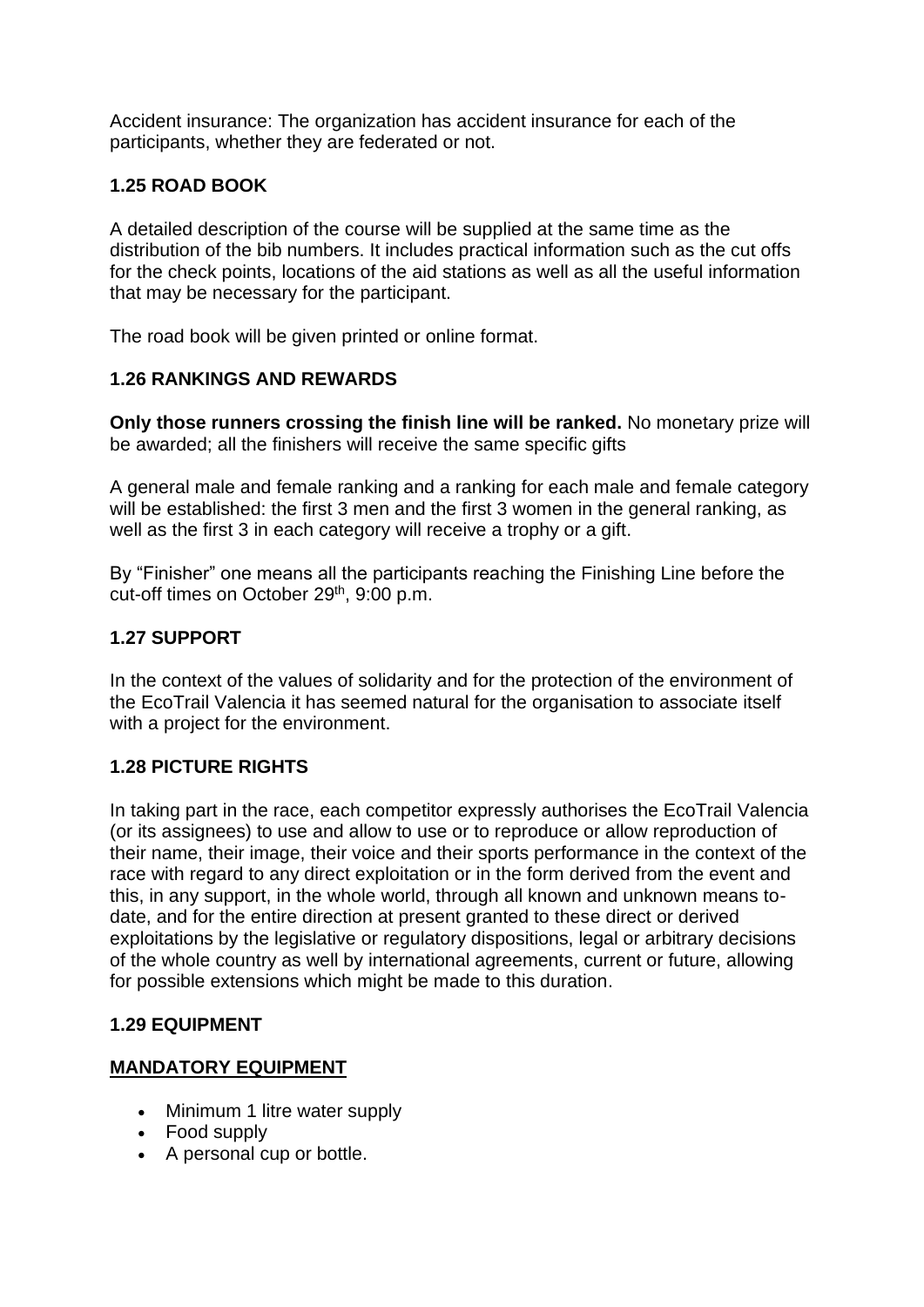- Mobile phone (enter the safety numbers of the organisation into its directory, do not hide its number and do not leave without charged batteries for the mobile phone)
- Proof of identity.
- $\bullet$  Heat blanket + front + whistle

# **RECOMMENDED EQUIPMENT**

- Cap or bandana or bonnet,
- A minimum sum of euros to take care of any unforeseen events
- Rainproof jacket able to withstand poor weather.
- Gloves

# **Article 1: Protection of personal data**

RUN FOR YOU adheres to the protection of personal data and is committed to ensuring the security and confidentiality of personal data in compliance with EU regulation 2016/679 of the European Parliament and of the Council of 27 April 2016 for the protection of natural persons regarding the processing of personal data and the free movement of such data (hereinafter "GDPR"), particularly by taking all the necessary precautions to prevent the distortion and damaging of such data and to prevent unauthorized third parties from accessing them.

When registering to a sporting event organized by RUN FOR YOU, the client is informed and agrees that their personal data are going to be:

(i) collected on the website NJUKO owned by RUN FOR YOU

(ii) processed by RUN FOR YOU as the entity responsible for the processing in accordance with the GDPR and by NJUKO as its subcontractor.

# **1.1 Identity of the entity responsible for the processing**

The identity and details of the entity responsible for the processing of personal data are as follows: RUN FOR YOU register under unique identification number IVA/VAT NO. 513 851 246 RCS Nanterre and headquartered at 15, sentier des Tricots 92130 Issy-les-Moulineaux, with contact email: contact@runforyou.fr

Your personal data are collected by RUN FOR YOU, SARL ("Company with limited liability") or simplified joint-stock company) registered under the unique identification number 513 851 246 RCS Nanterre and headquartered at 15, sentier des tricots, 92130 Issy-les-Moulineaux, with contact email: contact@runforyou.fr

# **1.2 Collected data and information**

The data we collect are:

 $\Omega$  Data required for the registration to a sporting event organized by RUN FOR YOU: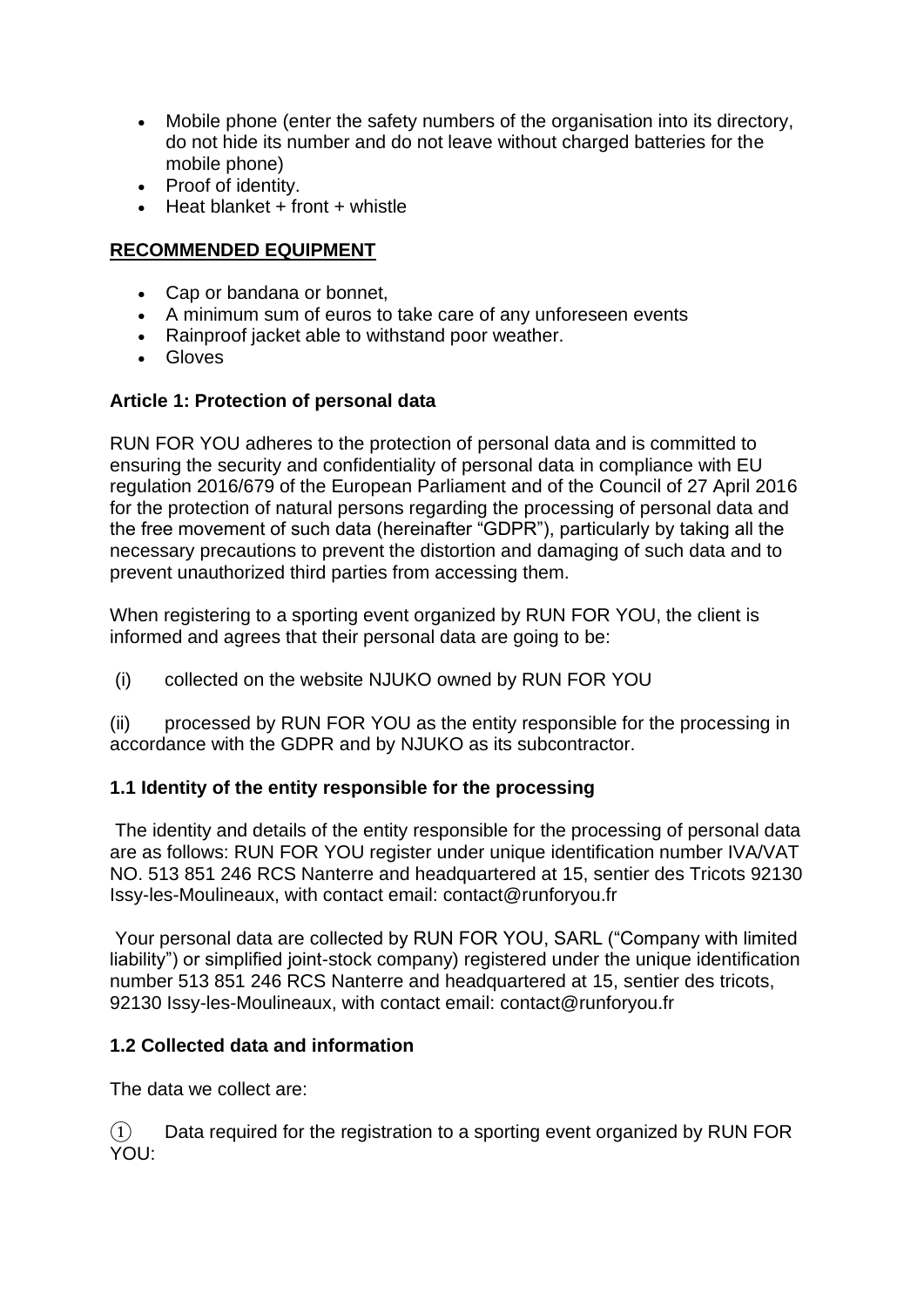Upon registration, you will need to provide mandatory information identified by an asterisk on the website: last name, first name, birth date, gender, nationality, email address, mobile phone number, mailing address, language, information of the person to contact in case of incident during a race (last name, first name, phone number), jersey size, medical certificate for competition capability.

This list may change depending on the legal, technical or organizational constraints from RUN FOR YOU.

② Optional data:

Upon registration, you will have the possibility to provide other data that are not mandatory to your registration (name of your club, landline phone number etc.).

Moreover, RUN FOR YOU may ask you to answer to one or several satisfaction surveys after the sporting event, which may lead us to collect additional data, such as: level of sport practice, consumption habits, socio-professional category, hobbies, events attendance, equipment used etc.

③ Data regarding payment:

Upon registration, banking service provider will collect and process data regarding your payment method (credit card number, expiration date and visual cryptogram (not kept) etc.). The data provided with your payment method upon registration are encrypted by a security system and remain encrypted when they are moved around network. banking service provider never shares the data regarding your payment method with us.

④ Technical data:

We may collect some technical data, such as your connection data and IP address, in compliance with the applicable legislation, to use various technologies such as Cookies if need be, and only with your agreement.

No sensitive data, such as information regarding racial or ethnic origin, political opinions, philosophical or religious beliefs, union membership etc., will be collected (article 9 of the GDPR).

#### **1.3 Processing purposes**

RUN FOR YOU processes and uses your personal data in order to:

Manage and validate registrations to sporting events organized by RUN FOR  $\Box$ YOU,

Manage the provision of information to the participant via email and/or text  $\Box$ message regarding the event they registered to (confirmation of the reception of the registration request, confirmation of the validation or rejection of the registration, information regarding the sporting event, information regarding the results etc.).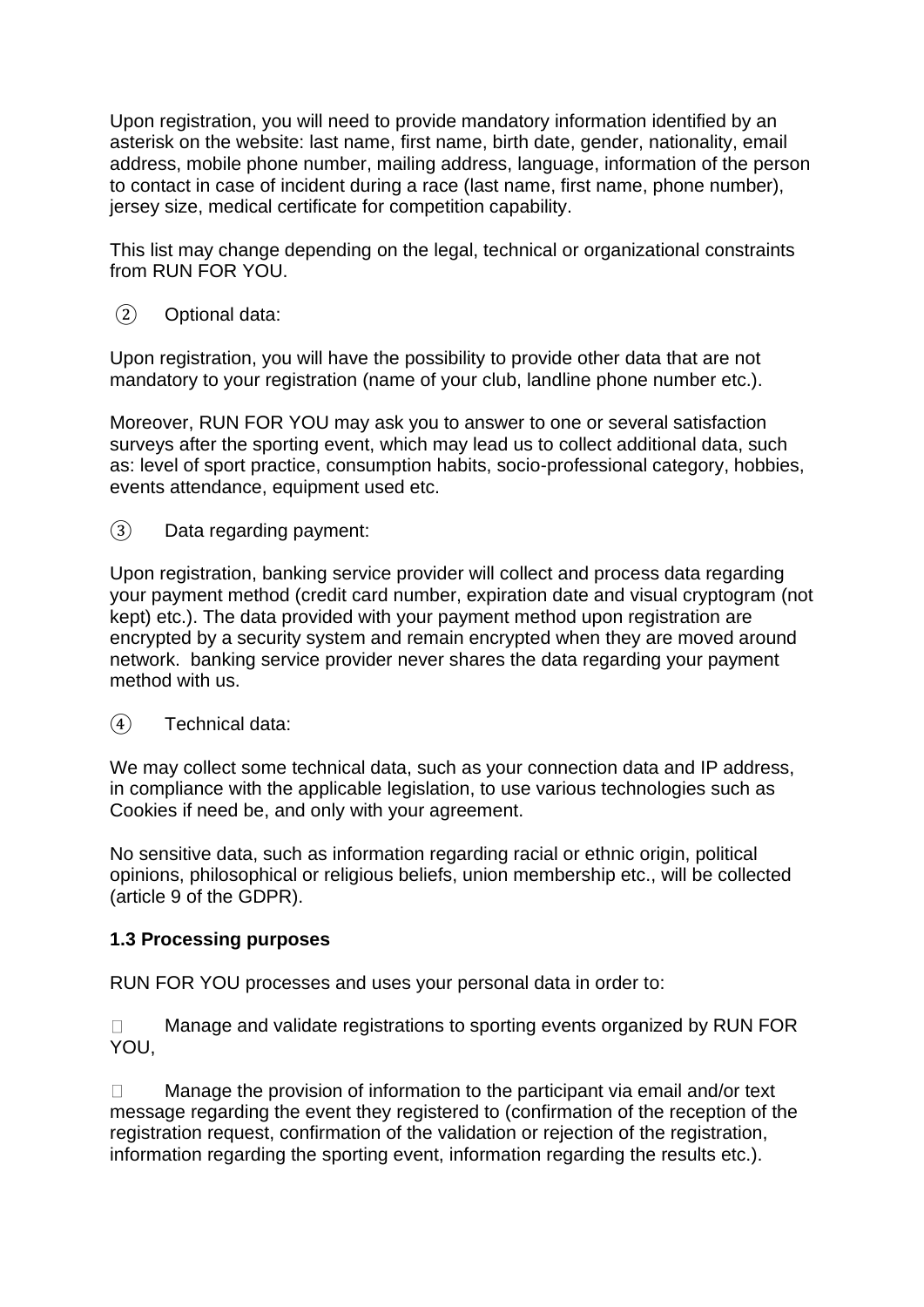Send satisfaction surveys produced for scientific and statistical purposes  $\Box$ (through polls and questionnaires);

 $\Box$ Produce statistical surveys;

Provide information regarding the offers and activities of RUN FOR YOU and  $\Box$ related types of services.

Send emails or text messages to inform you about sporting events organized  $\Box$ by RUN FOR YOU or by a third party organizer that may interest you.

Share data with our preferred partners (industrial, media, institutional) for  $\Box$ promotional offers, advertising or any other form of commercial communication (subject to prior agreement from you when required and always respecting your right of opposition, in compliance with the applicable regulation regarding commercial prospection).

# **1.4 Data storage**

Your data is stored during the required period of time depending on the purposes previously mentioned.

Your data will be deleted if you do not answer to any of our solicitations for three years. However, we may store your data over a longer period of time in order to comply with our legal and regulatory obligations or in order to resolve disputes.

# **1.5 Data recipients**

Personal data collected upon online registration may be communicated to:

• internal services of RUN FOR YOU (administrative staff, employees and other officers);

Service providers and contractual partners of RUN FOR YOU that directly operate in the management of registrations and in the organization of the sporting event (timekeeper, bib maker, company in charge of medical assistance etc.);

• Preferred partners of RUN FOR YOU (industrial, media, institutional), with your agreement only, in order to offer products and/or services, or with commercial prospection and/or advertising communication purposes.

RUN FOR YOU requires its service providers and partners to implement strict confidentiality and data protection methods.

If you explicitly agreed to it during the registration process by clicking the corresponding box, you may receive phone calls, mail, emails or text messages with promotional offers from our business partners that your data may be shared with and supplied to. Either way, you can use your right of opposition at any time, under the conditions specified hereinafter.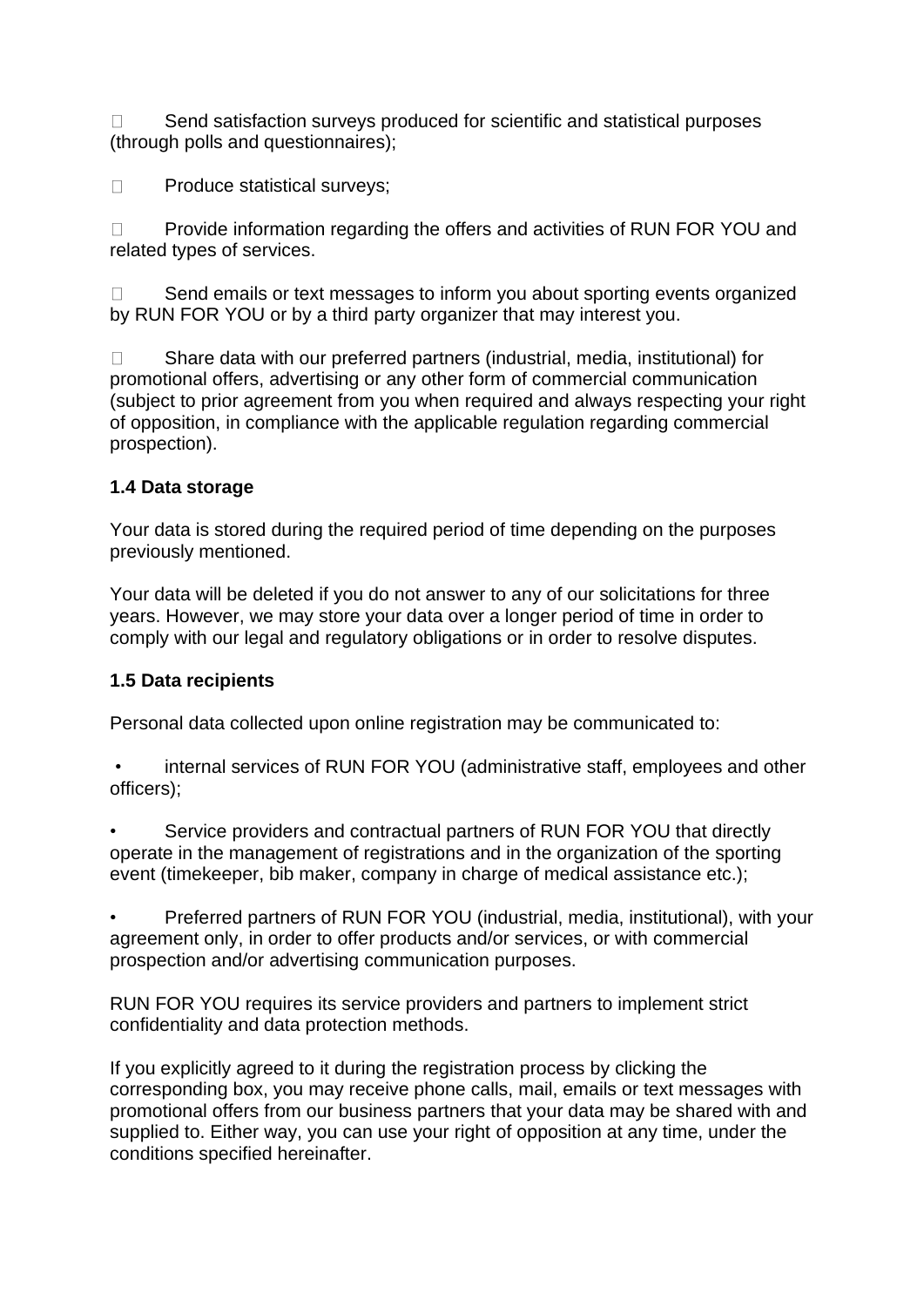By choosing to take part in the sporting event, participants recognize and agree that:

 $\Box$ Their first and last name appear on the official starting list published on the website https:// ecotrail.com;

after the sporting event, information regarding their sporting performance  $\Box$ (including results, pictures and videos) be published on the website www.ecotrail.com, said results being liable to be used by any media.

If you wish to oppose such publication for a legitimate reason, you must communicate your decision in writing to our subcontractor at the following address: RUN FOR YOU – Traitement des données personnelles EcoTrail Challenge – 15 sentier des Tricots – 92130 Issy les Moulineaux, one month after the sporting event at the latest, so that appropriate measures can be taken.

Outside the conditions specified hereinabove, RUN FOR YOU commits not to use your personal data for selling, renting and supplying purposes, or to grant access to your data to a third party, without prior agreement from you, unless being forced to for a legitimate reason (legal obligation, fight against fraud, application of defense rights etc.).

Some of the recipients mentioned hereinabove may be established outside the European Union and be granted access to all or part of your personal information collected by RUN FOR YOU.

You explicitly agree that your data may be transferred to service providers or partners outside the European Union.

Within this framework, RUN FOR YOU commits to ensuring the protection of your data in compliance with the strictest rules, including the case-by-case signing of contractual clauses based on the template provided by the European Commission, or any other mechanism in compliance with the GDPR, as soon as your personal data begin to be processed by a service provider located outside the European Economic Area and which country is not considered by the European Commission as providing an appropriate level of protection.

# **1.6 Commercial offers**

RUN FOR YOU may send you, via mail, emails, text messages or phone calls, information about their offers and services related to those you already purchased, which you recognize and agree to.

You have the right to oppose these commercial prospection solicitations at any time and for free, under the conditions specified hereinafter.

# **1.7 Rights of the concerned person**

In compliance with the terms laid out in the revised version of the French Data Protection Act of 6 January 1978, and the GDPR, the persons concerned by the processed personal data have a right of access, rectification and deletion of the data